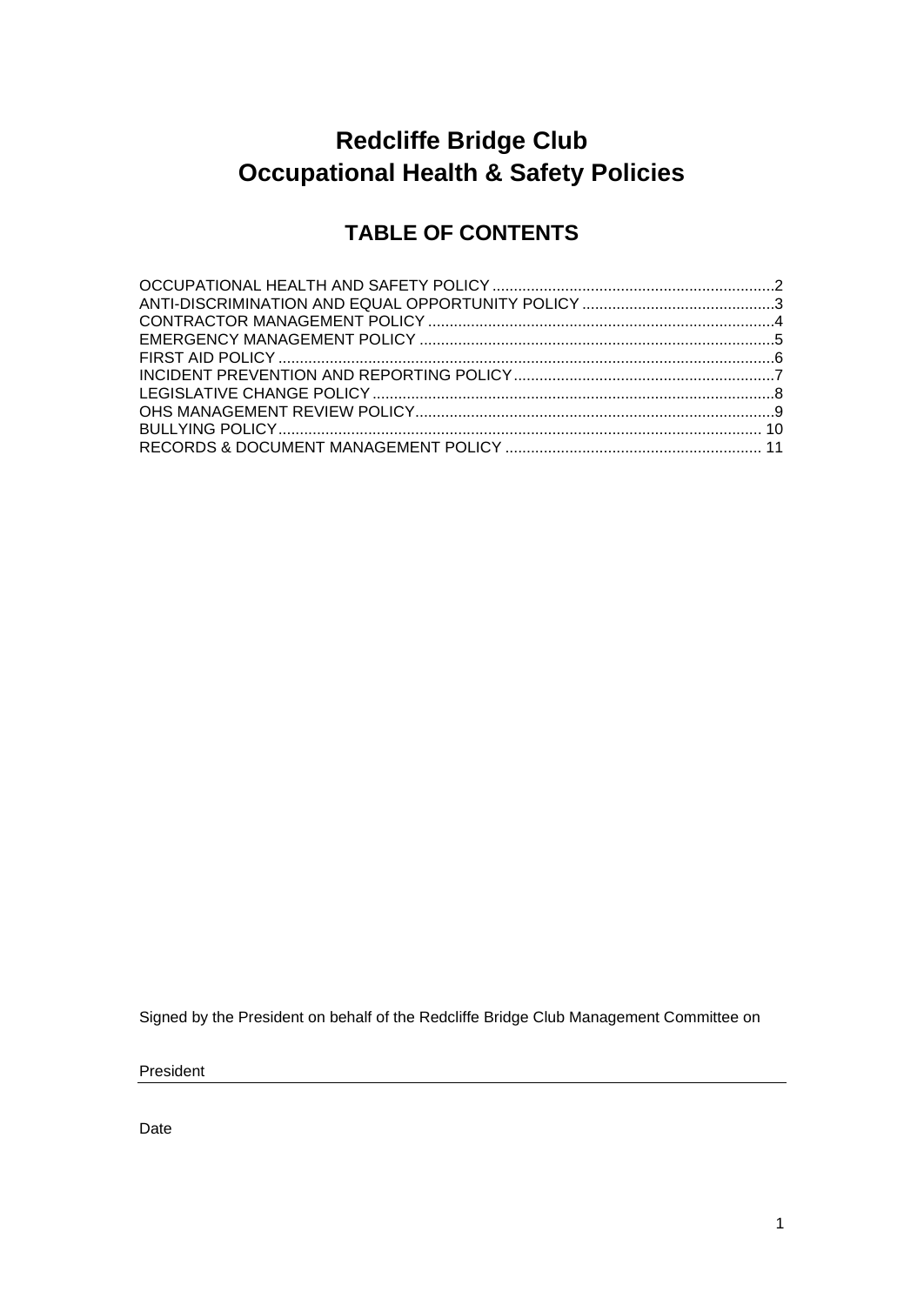## <span id="page-1-0"></span>**OCCUPATIONAL HEALTH AND SAFETY POLICY**

The Redcliffe Bridge Club recognises its moral and legal responsibility to provide a safe and healthy environment for members, visitors and contractors. This commitment extends to ensuring that operations do not place the local community at risk of injury, illness or property damage.

Our goal is to provide a safe and healthy work environment that is free from injury and illness. This will only be achieved through the participation, co-operation and commitment of everyone in the Club.

#### **Responsibilities**

*The Management Committee is committed to:*

- Integrating OHS into all aspects of The Redcliffe Bridge Club operations
- Compliance with legislative requirements, and co-operation with regulatory bodies
- Provision and maintenance of a safe environment that is without risks to health.
- Consultation with members and other parties to improve decision-making on OHS and environmental matters.
- Distribution and communication of safety information
- Information, instruction, training and supervision to members, visitors and contractors, to ensure safety
- Review and assessment of OHS policy

*Members are expected to:*

- Take reasonable care for the health and safety of themselves and others at the Club
- Take immediate remedial action to mop/clean up all spills caused either by themselves or others. If necessary set up the Spill signage.
- Observe all Queensland Health Directives relating to bridge playing.
- Ensure safe disposal of all personal hygiene and safety items ie: masks, tissues, napkins.
- Co-operate with The Redcliffe Bridge Club Management Committee to enable compliance with OHS legal obligations, community standards and Committee objectives
- Participate in consultative arrangements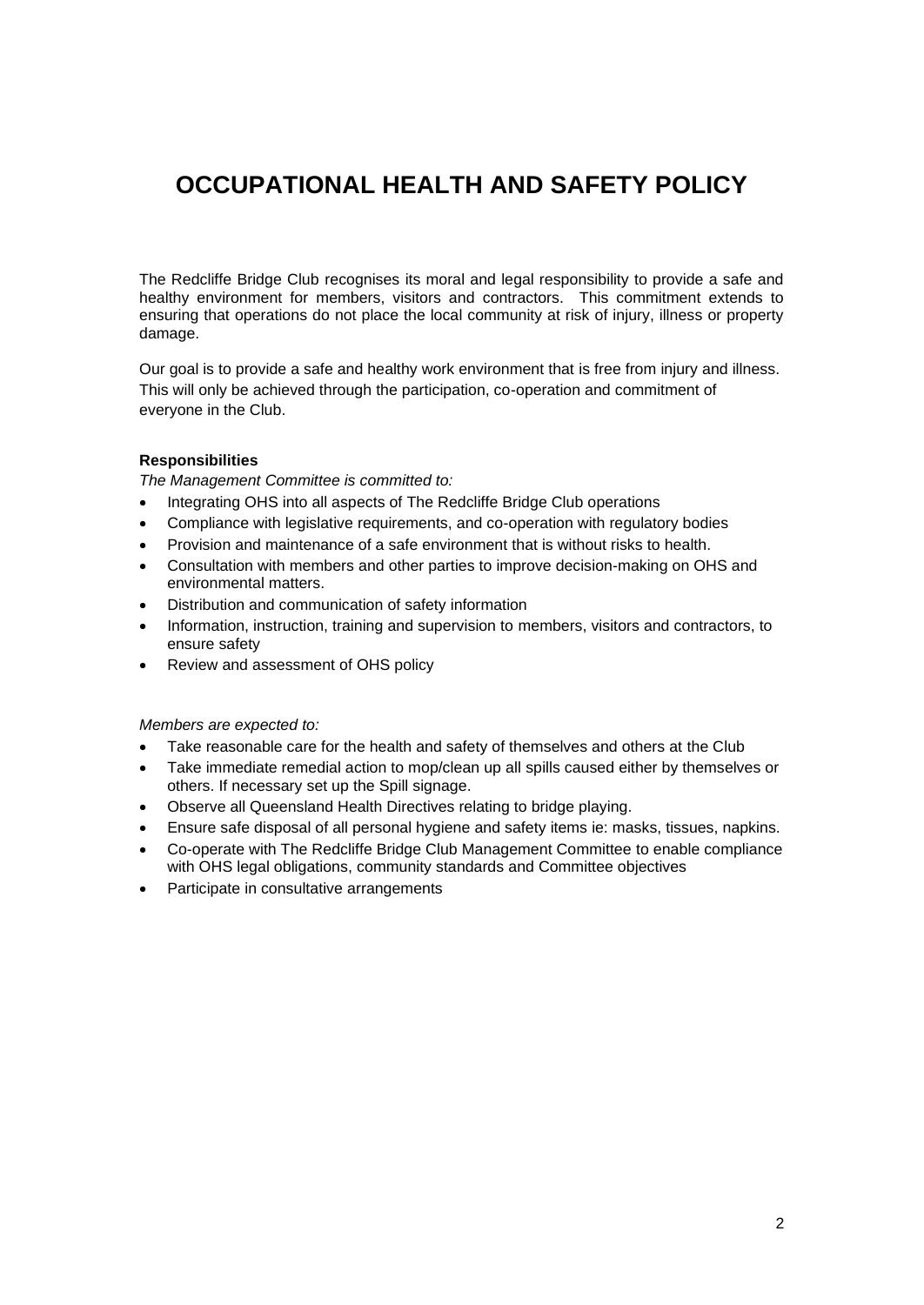### <span id="page-2-0"></span>**ANTI-DISCRIMINATION AND EQUAL OPPORTUNITY POLICY**

Discrimination is unlawful under State and Federal legislation and The Redcliffe Bridge Club is committed to the principles of equal opportunity and to putting procedures into place to effectively deal with complaints of discrimination.

The Redcliffe Bridge Club will meet its obligations under the legislation by implementing procedures to ensure that no person is discriminated against because of the following:

- Sex
- Marital or parental status
- Race
- Age
- **Impairment**
- **Religion**
- Political belief or activity
- Lawful sexual activity
- Pregnancy or breastfeeding
- Physical features
- Direct or indirect discrimination against someone who is associated with any of the above

#### **Procedure**

The Committee will take action if a member or visitor feels they have been discriminated against.

Have available incident report forms

Investigate in an impartial way, make decisions and implement discipline if necessary in a timely manner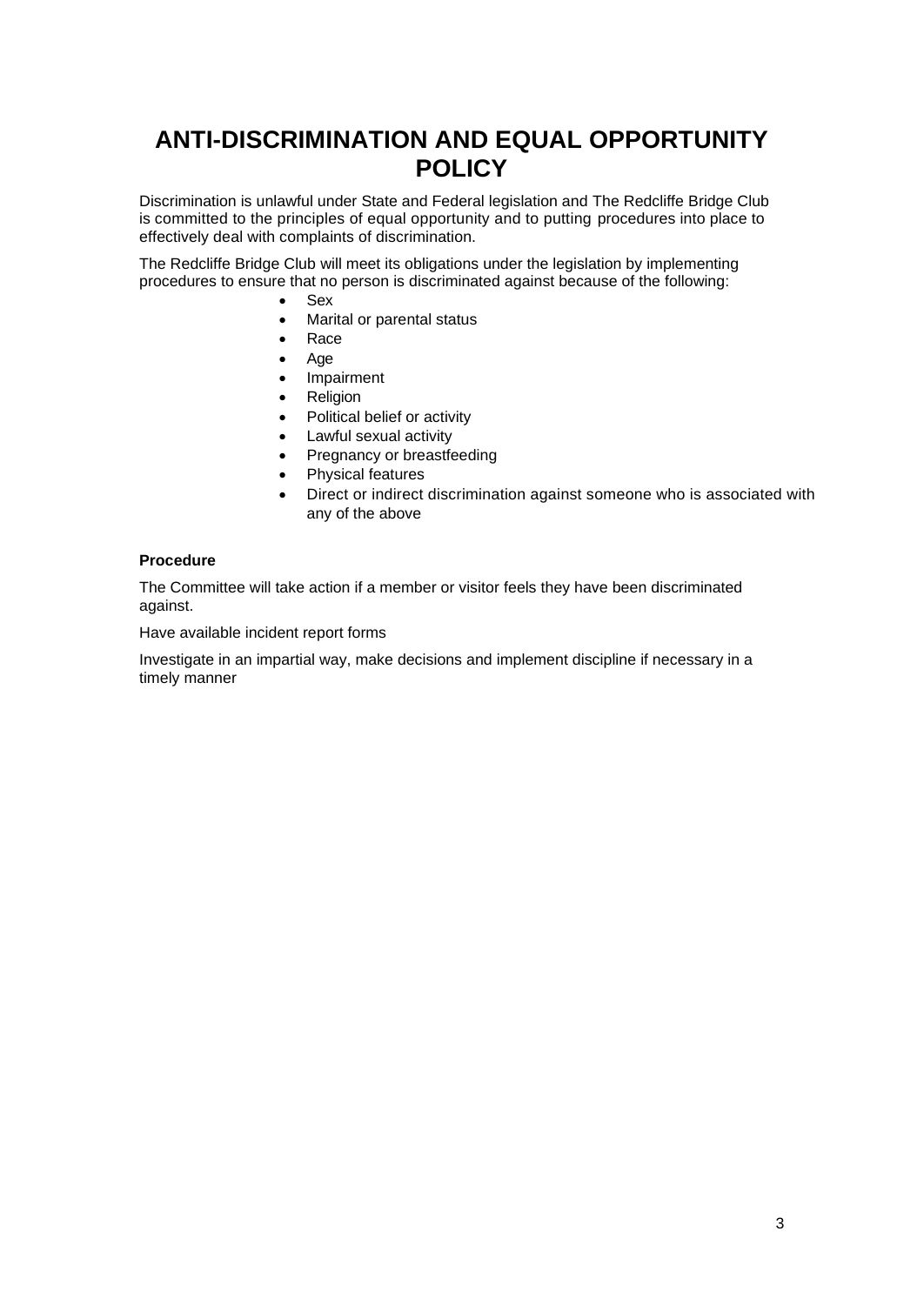# **CONTRACTOR MANAGEMENT POLICY**

#### <span id="page-3-0"></span>**Policy:**

Redcliffe Bridge Club Committee undertakes to provide a safe environment for members, visitors and the community by ensuring that the facilities are maintained in a good and safe condition, through the implementation of the objectives and procedures.

The Redcliffe Bridge Club must undertake regulatory inspections and servicing of equipment by the engagement of suitably qualified contractors.

Moreton Bay Regional Council will undertake mandatory inspections of service maintenance items as per the Lease Agreement.

All contractors and sub-contractors engaged to perform work at the Redcliffe Bridge Club are required to comply with relevant Legislation, Standards, Codes of Practice and the Redcliffe Bridge Club's Health and Safety Policies and procedures and to maintain current public liability and workers compensation insurance.

#### **Objective:**

To incorporate OHS requirements into every stage of contractor selection, approval, work processes and completion.

#### **Procedure:**

The Redcliffe Bridge Club will allocate responsibilities as follows:

- The Redcliffe Bridge Club Management Committee:
	- o Review OHS considerations for the job
	- o Maintain Register of Preferred Contractors
	- o Review contract to ensure OHS requirements are met
	- o Will ensure permits, licences and insurances are current
	- o Ensure Contractor visits are recorded
	- o Will carry out induction for contractors
	- o Confirm work undertaken is satisfactory.
- The Contractor must:
	- o comply with all applicable laws, regulations, standards, policies and codes of practice when undertaking the Work
	- o licensing and certification, including:

(i) for building work as defined by the Queensland Building and Construction Commission Act 1991 – have and maintain a current licence for the building work issued by the Queensland Building and Construction Commission;

(ii) for electrical work – have and maintain a current Electrical Contractor's Licence to undertake all electrical work as required by the Electrical Safety Act 2002 (Qld) and Electrical Safety Regulation 2013 (Qld);

- o Provide evidence of current public liability, property damage insurance and workers compensation.
- o Review the Asbestos Register (located in the cleaner's storage in the foyer) to ensure work practices are appropriate and in accordance with Government legislation.
- o Undertake a risk assessment and implement mitigation strategies
- o Comply with Committee procedures
- o Comply with OHS legislation, site rules and participate in government inspections where required.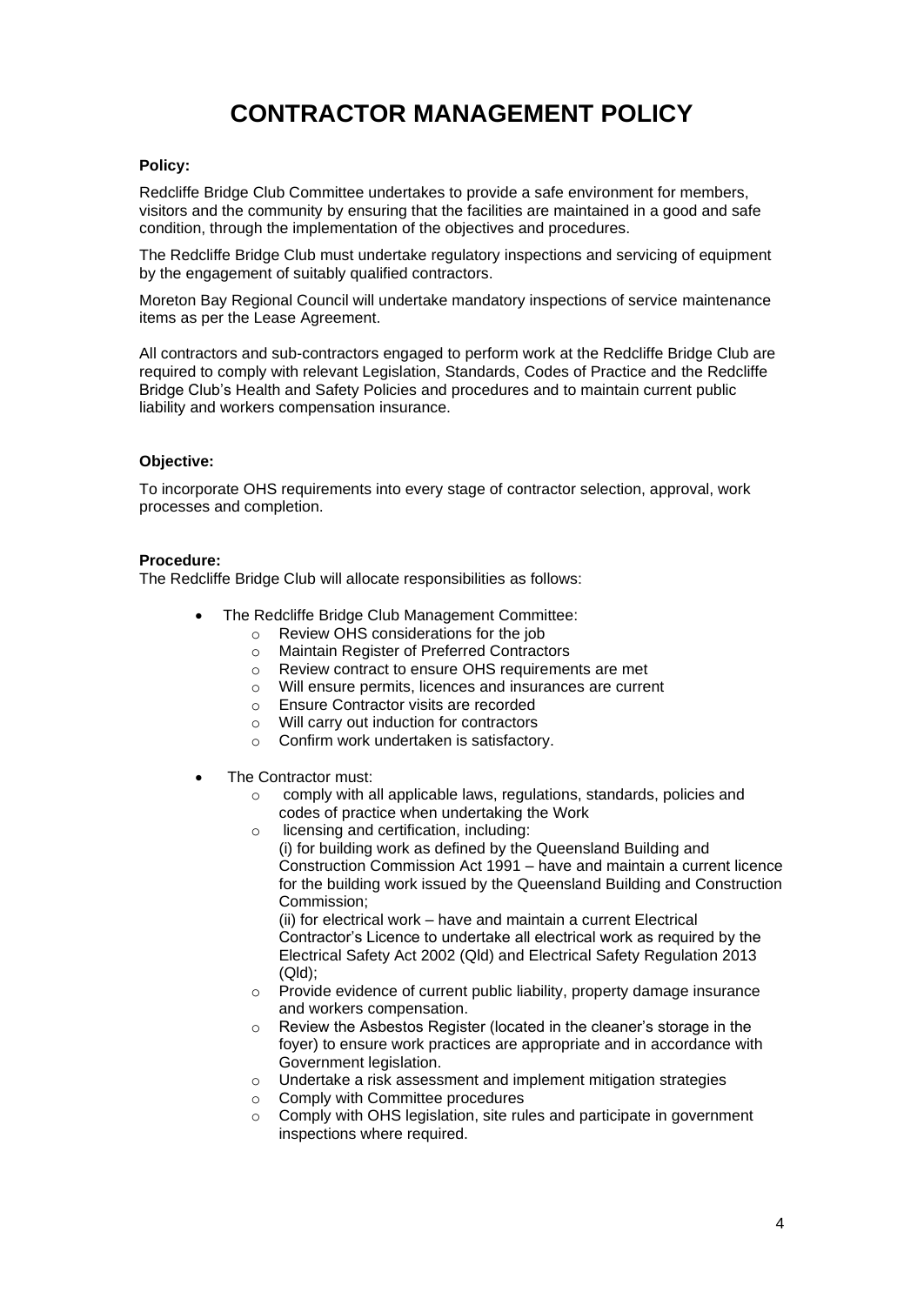### **EMERGENCY MANAGEMENT POLICY**

#### <span id="page-4-0"></span>**Aim**

The Redcliffe Bridge Club Management Committee has an obligation to provide and maintain a safe environment for all members, visitors and the community. The Redcliffe Bridge Club is committed to the development of an Emergency Management Plan (EMP) that contributes to the duty of providing a safe environment.

#### **Policy**

The Redcliffe Bridge Club will determine likely emergency situations and develop and implement an EMP for action in the event of an incident or situation that could pose a threat to life, health or property including:

- Fire and/or explosion
- **Medical Emergency**
- Bomb Threats
- Violence or Robbery

The EMP will ensure the health and safety of persons by including the following:

- Written instructions for specific emergencies
- Site Plan displayed and accessible to all persons on site
- Clear marking of evacuation points
- Clearly marked emergency exits well lit and clear of obstructions
- First Aid equipment
- Specific procedures for mobility impaired persons
- Contact details for Emergency Services
- Instructions for notifying relevant authorities
- An awareness of Emergency Response Organisations and neighbours in emergencies
- Implement health directives from Federal, State and QBA as soon as possible to meet compliance.

The EMP will be reviewed and tested regularly to ensure its effectiveness.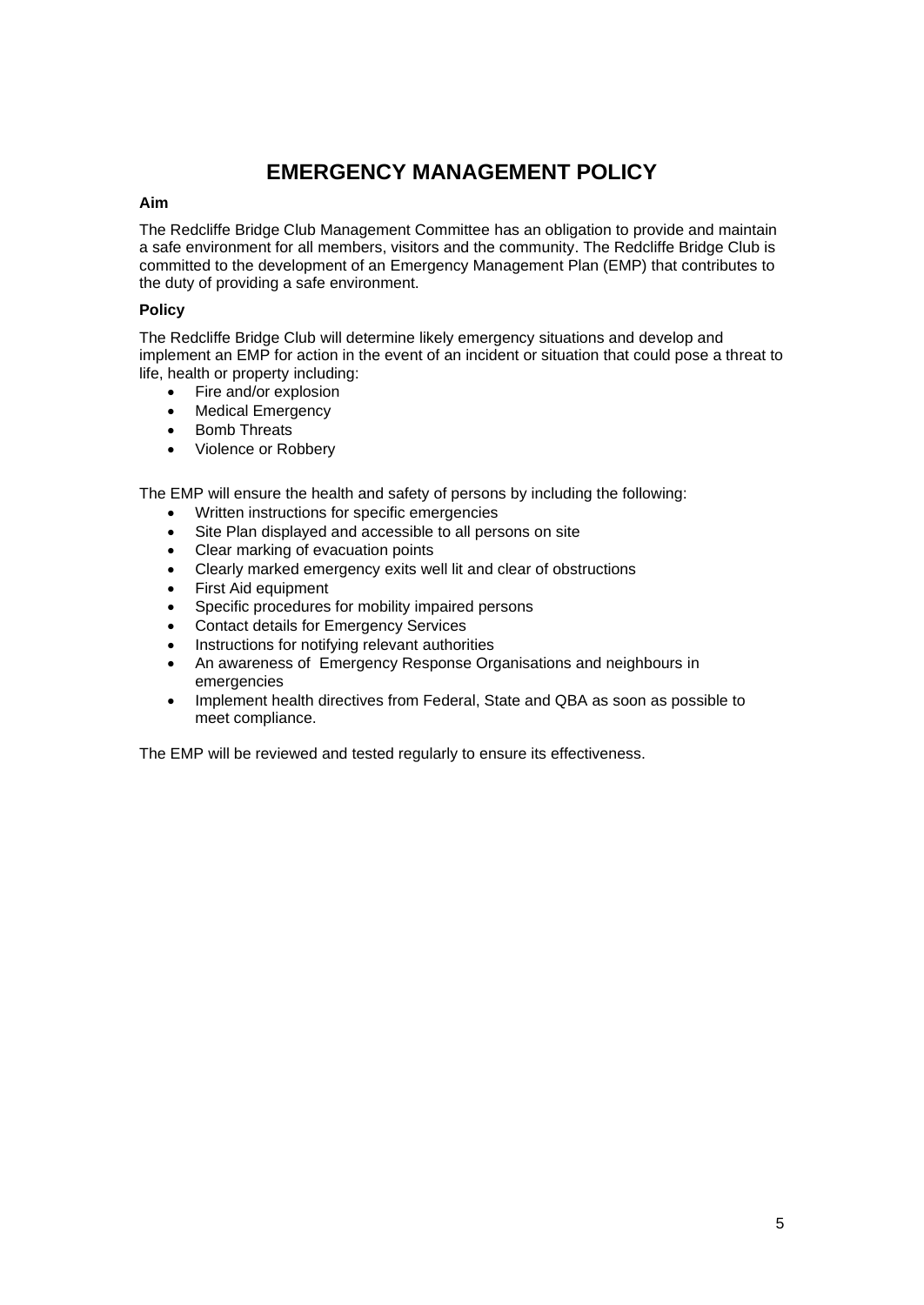### **FIRST AID POLICY**

<span id="page-5-0"></span>First aid is the provision of initial care for an illness or injury and generally consists of a series of simple and in some cases, potentially life-saving techniques that can be done with minimal equipment. The Redcliffe Bridge Club has a moral and legal obligation to provide first aid services to members, visitors and contractors. The Policy is to minimise the negative effects of an incident/injury by providing First Aid resources.

#### **Procedure**

The Redcliffe Bridge Club will ensure the provision of a prompt, coordinated First Aid response in the following ways:

Identify and assess the potential for an injury/incident occurring by:

- Advertise location of First Aid Kits
- Regularly audit and update contents of First Aid Kit
- Document incidents of injuries and illness
- Having a willingness to provide initial First Aid treatment within our competencies
- The Defibrillator is only to be used under the direction of a doctor, registered nurse or under verbal instruction from an ambulance or paramedic supervisor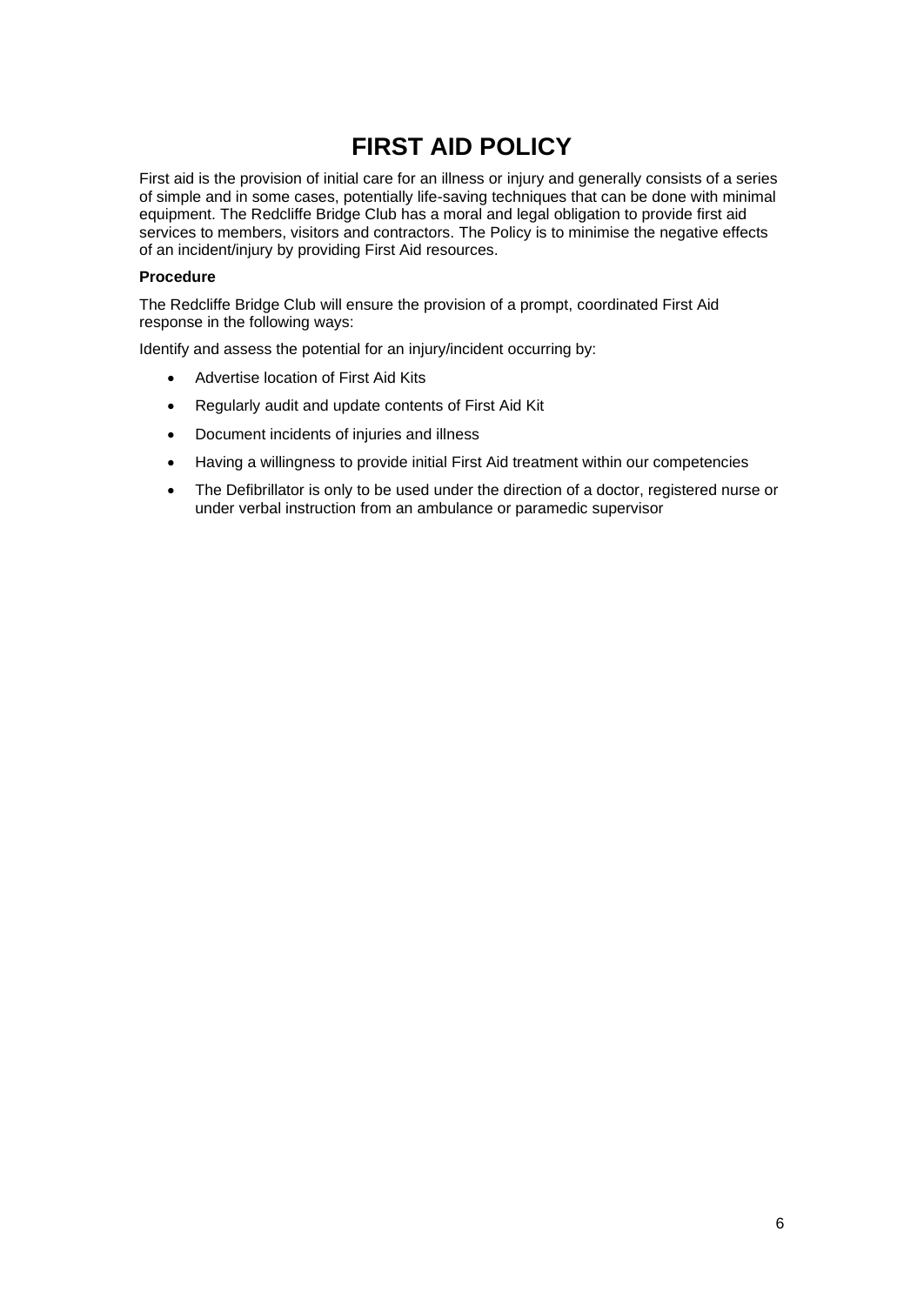### <span id="page-6-0"></span>**INCIDENT PREVENTION AND REPORTING POLICY**

The Redcliffe Bridge Club is committed to reducing the impact and severity of incidents in the Club premises.

The Redcliffe Bridge Club will identify and record all OHS incidents to ensure potential for harm is minimised and to prevent recurrence.

#### **Procedure**

An incident can include injury, slips, trips and falls, illness, fatality, near miss, a dangerous occurrence, allegation of bullying, discrimination and Club rules infringements.

The Redcliffe Bridge Club will ensure the provision of coordinated incident reporting by implementing documented procedures for:

- Emergency Response as per the Emergency Management Plan
- Notification to relevant authorities for serious incidents
- Reporting to the Committee
- Consultation with relevant persons (confidential where applicable)
- Corrective and preventative actions
- Reviewing the effectiveness of corrective/preventative actions

Incident Reporting forms will be provided on request.

Incident Register to be maintained by the Health & Safety Officer.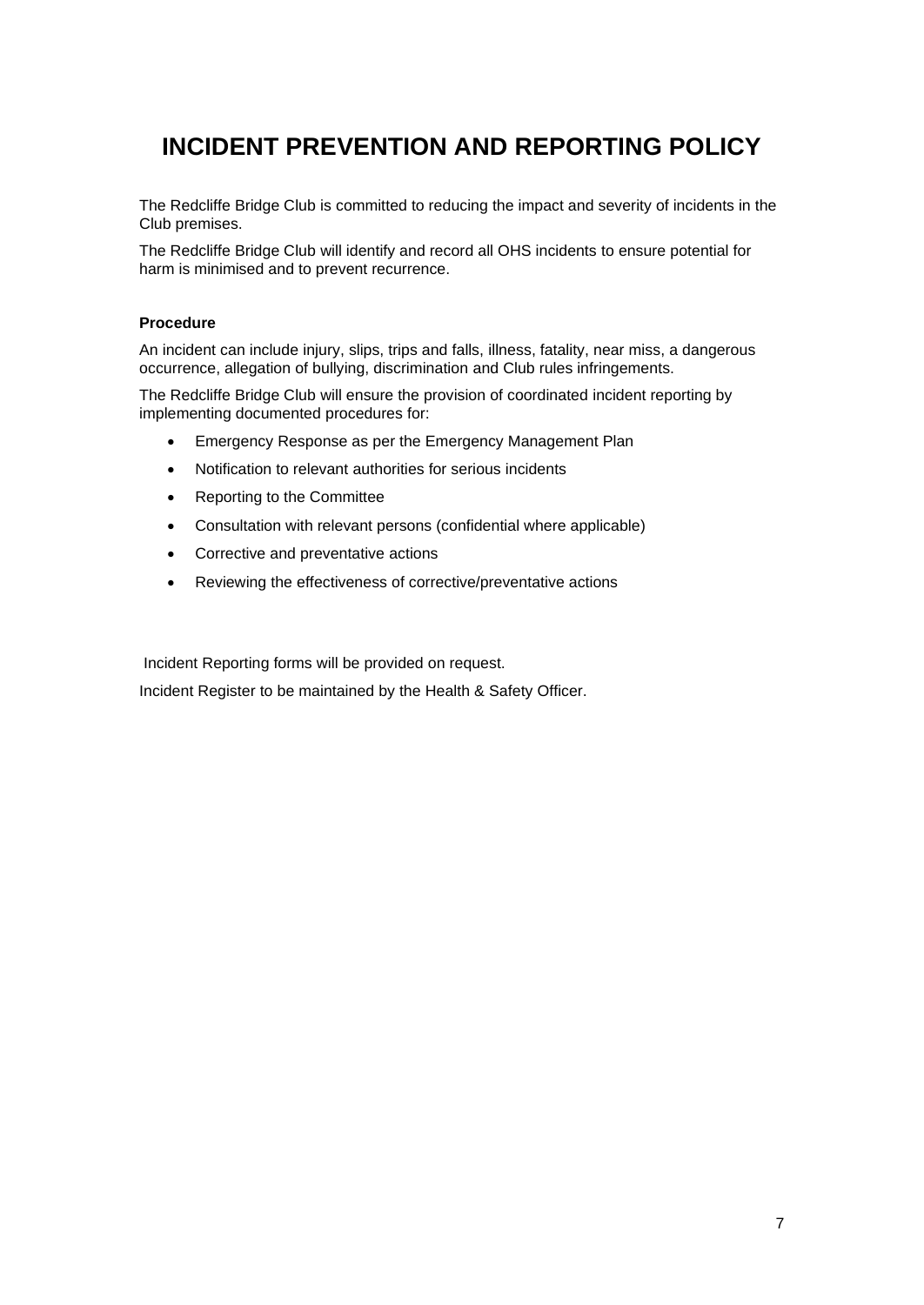# **LEGISLATIVE CHANGE POLICY**

#### <span id="page-7-0"></span>**Policy**

The Redcliffe Bridge Club will foster continual improvement in OHS systems and keep up to date with current, relevant legislation and Directives.

#### **Procedure**

The Redcliffe Bridge Club will endeavour to manage legislative change by:

- Assigning responsibilities for researching legislative changes with State and Federal **Authorities**
- Seeking advice from suitably qualified persons and organisations where required
- Liaising with local authorities as required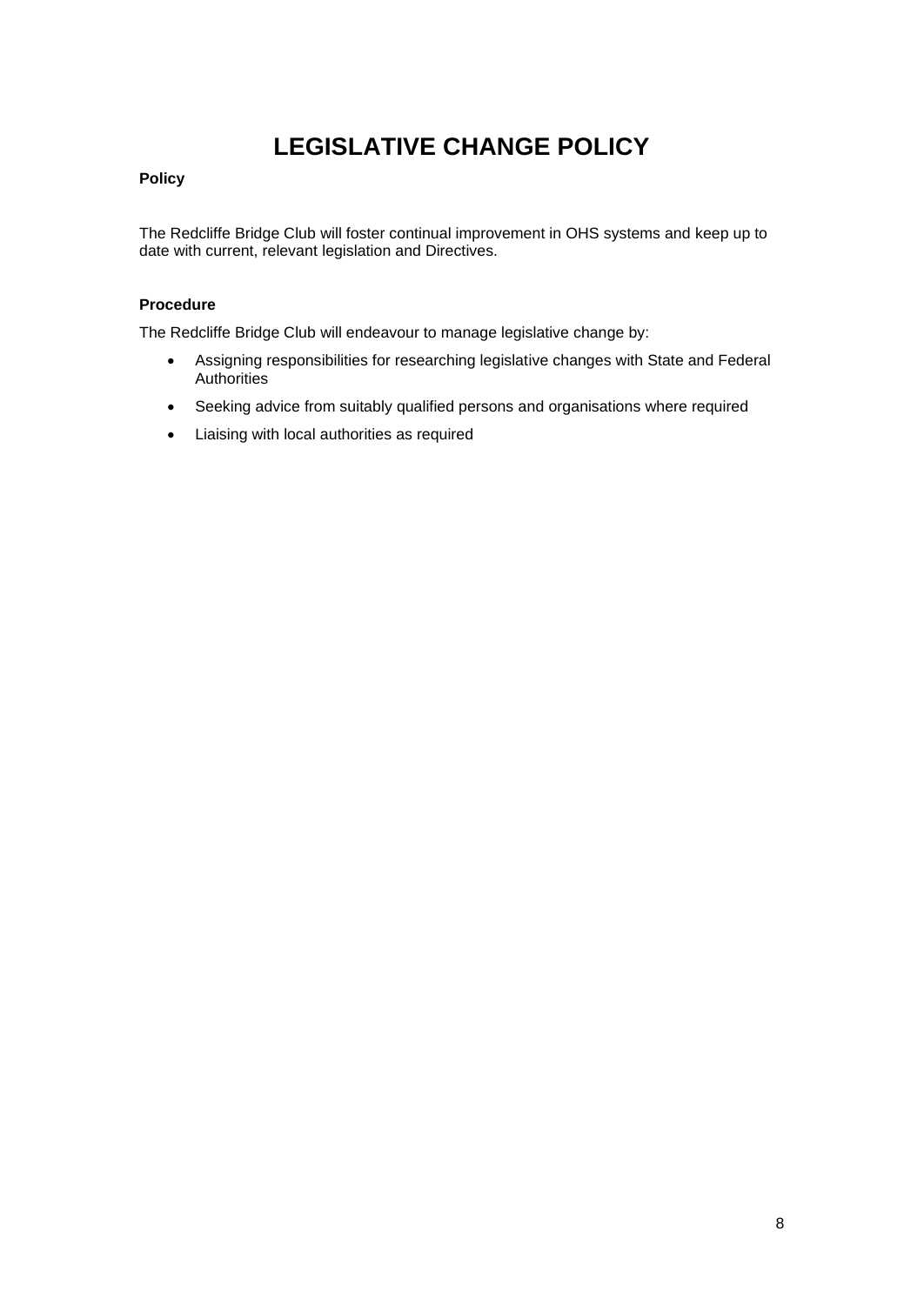## **OHS MANAGEMENT REVIEW POLICY**

<span id="page-8-0"></span>The Redcliffe Bridge Club recognizes the importance of reviewing the adequacy and effectiveness of the OHS Management System and objectives to identify opportunities for improvement.

The Committee will review and update the OHS Management System on a regular basis, but no longer than annually, and report to the Committee monthly on current issues.

#### **Procedure:**

Annual Review

- Evaluation of legal compliance issues
- Performance evaluation of the OHS management system and objectives
- Management of change
- Follow-up on previous Committee reviews and actions identified
- Meeting minutes of the Annual Review will be recorded and results of these will be provided to the Committee.

Monthly Report to Committee

- Status of incident reports, investigations, corrective and preventive actions
- Communication from interested parties re complaints, action taken, status and suggestions
- Changes to legislation and health directives.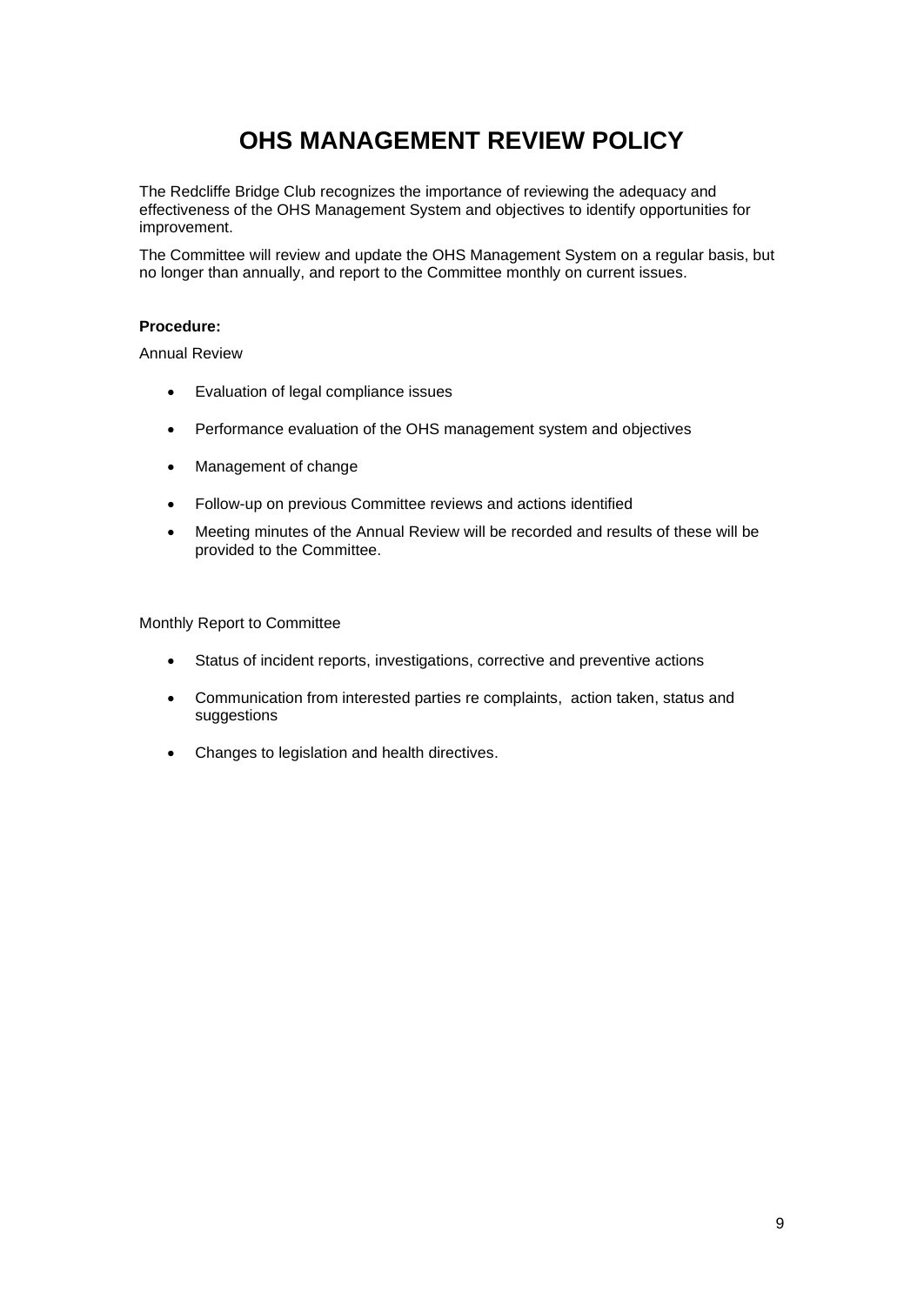# **BULLYING POLICY**

<span id="page-9-0"></span>The Redcliffe Bridge Club recognises the risk to member's health and safety from exposure to bullying and has adopted a ZERO tolerance policy.

#### **Policy:**

Bullying is defined as "repeated, unreasonable behaviour, directed toward members and visitors that may create a risk to health

Bullying can include:

- Verbal abuse and/or harassment
- Humiliation
- Intimidation

The Redcliffe Bridge Club will engage a 2-part approach to bullying.

- 1. Prevention:
- training members about what constitutes bullying behaviour
- creating awareness of the health risks associated with bullying
- encouraging reporting
- 2. Investigation:
- Any incidents of bullying are to be reported to the Club Recorder as detailed in Redcliffe Bridge Club By-Law 6.
- 3. Control
- The Club Recorder will follow the guidelines as detailed in By-Law 6 and if disciplinary action is required the procedures of By-Law 7 are to be followed.

#### **Procedure**

• Follow the procedure as detailed in By-Law 6 and By-Law 7.